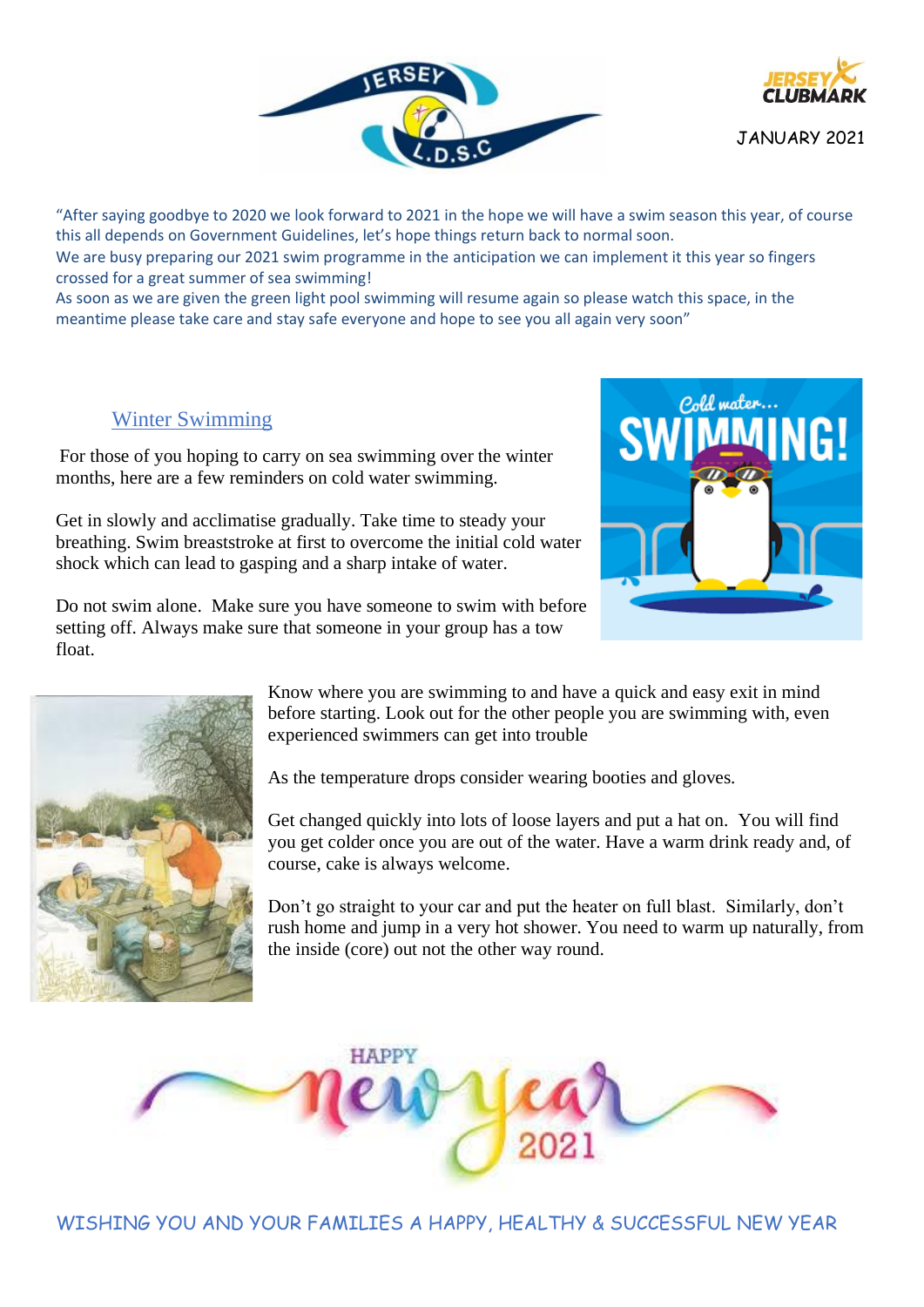# ANNUAL AWARDS FOR 2020

Even though the annual dinner had to be cancelled, the committee still wanted to recognise and celebrate the swim successes that were able to go ahead in 2020. Congratulations to all our winners.

Our awards ceremony looked a little different! Soggy, wind-blown and socially distanced but still smiling!

# **LLOYDS TSB PRIVATE BANKING AWARDS**

.



For the fastest local male round island swimmer. *Steve Pallett*

For the fastest local female round island swimmer. *Jo Pullman*





#### **JLDSC COMMITTEE AWARDS**



For a solo Jersey to France swim *Jorge Cabrejas* For a solo English Channel swim *Wendy Trehiou*



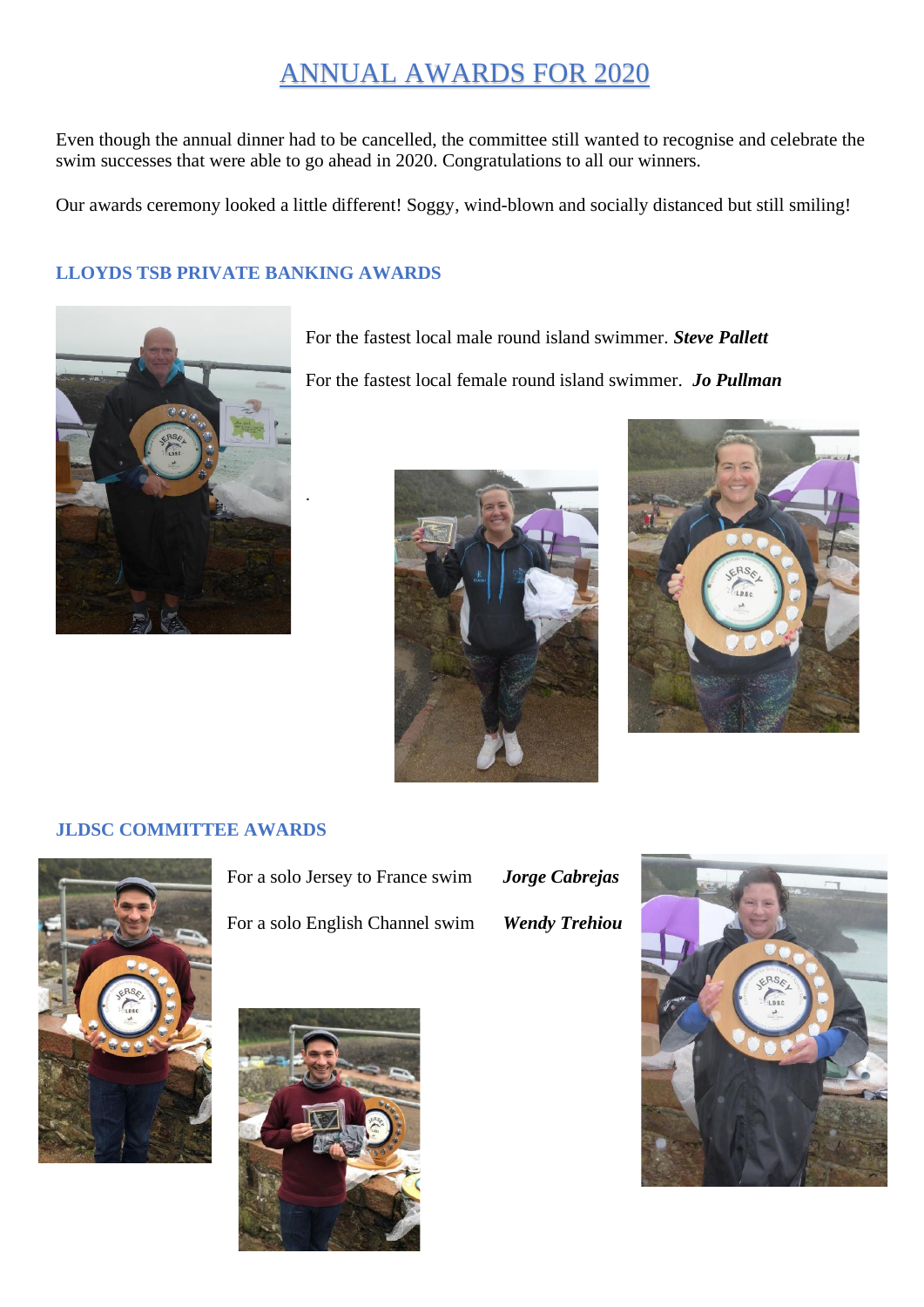### **DAVID COLEMAN TROPHY for THE OBSERVER OF THE YEAR**  *Sam Pipon*





# **DENIZE LE PENNEC CHURCHILL AWARD**

*"The Matadors" Jorge Cabrejas & Michelle Parker* Silver salver re-presented by Denize Le Pennec in 2008 for the "Relay Team of the Year".

### **DENIZE LE PENNEC AWARD FOR THE MERITORIOUS SWIM OF THE YEAR**

*Team Jellignite* Henry, Izzy & Maddy Le Cornu, Ocean Brown, Poppy Ginnis and Stella Olsson





**THE JLDSC JUNIOR SWIMMER OF THE YEAR** *Ocean Brown* Donated by Cliff Golding

"For swimming the distance of the English Channel to raise money for Jersey Hospice.





#### **TRUSCOTT FAMILY TROPHY for FASTEST ROUND ISLAND RELAY**

*Keg Society* James Salkeld, Brad Rose & Henry Job.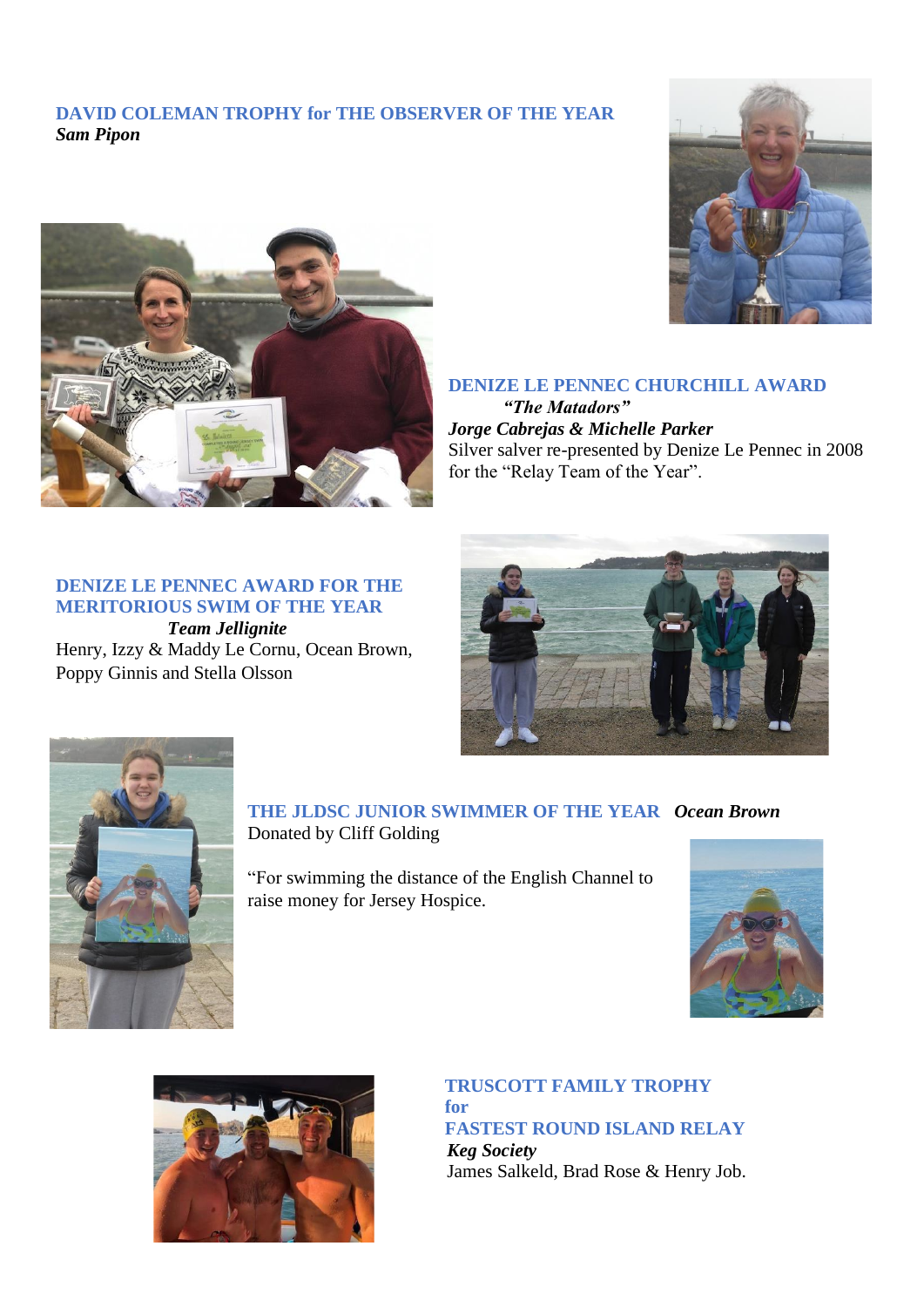# AGM 2020

With the cancellation of our usual plans to hold the AGM after our annual dinner at the Hotel Ambassadeur, we booked St Helier Yacht Club instead and were fortunate to hold the AGM there before it too was closed due to Government guidelines. Our numbers were limited to 20 and we thank everyone who came along. Not surprisingly there was little business to discuss and the AGM was wrapped up in record time.

# COMMITTEE 2021

President: Dee Richards Vice Presidents: Bianca Kempster & Chantelle Le Guilcher Treasurer: Marilyn Le Guilcher Secretary: Jenny FitzGerald Members: Martin Powell, Chantelle Rose, John Asplet, Karen Gallichan & Sam Pipon

> The assessment swim required for relays will be changed in line with the new CS&PF rules. This was brought about because of the increase in 2-person relays due to the Covid restrictions. It also more closely reflects a relay type swim.

• For a relay attempt - a swim of least  $1\frac{1}{2}$  hours swim then leave the water for a minimum of 1 hour and a maximum of  $1\frac{1}{2}$  hours – then return to the water and swim for 1 more hour.

# English Channel slot

The 2021 slot has been awarded to Andy Truscott for a 6-person relay.

The 2022 slot is booked with pilot Eddie Spelling on Anastasia on the

tide  $20^{th} - 28^{th}$  July 2022.

For more information and how to register your interest either for yourself

or a relay you'd like to organise, please contact Jenny.





# Annual Dinner 2021

November 27<sup>th</sup> Save the date!

> Subscriptions for the 2021 season will become due when we can resume club activities.